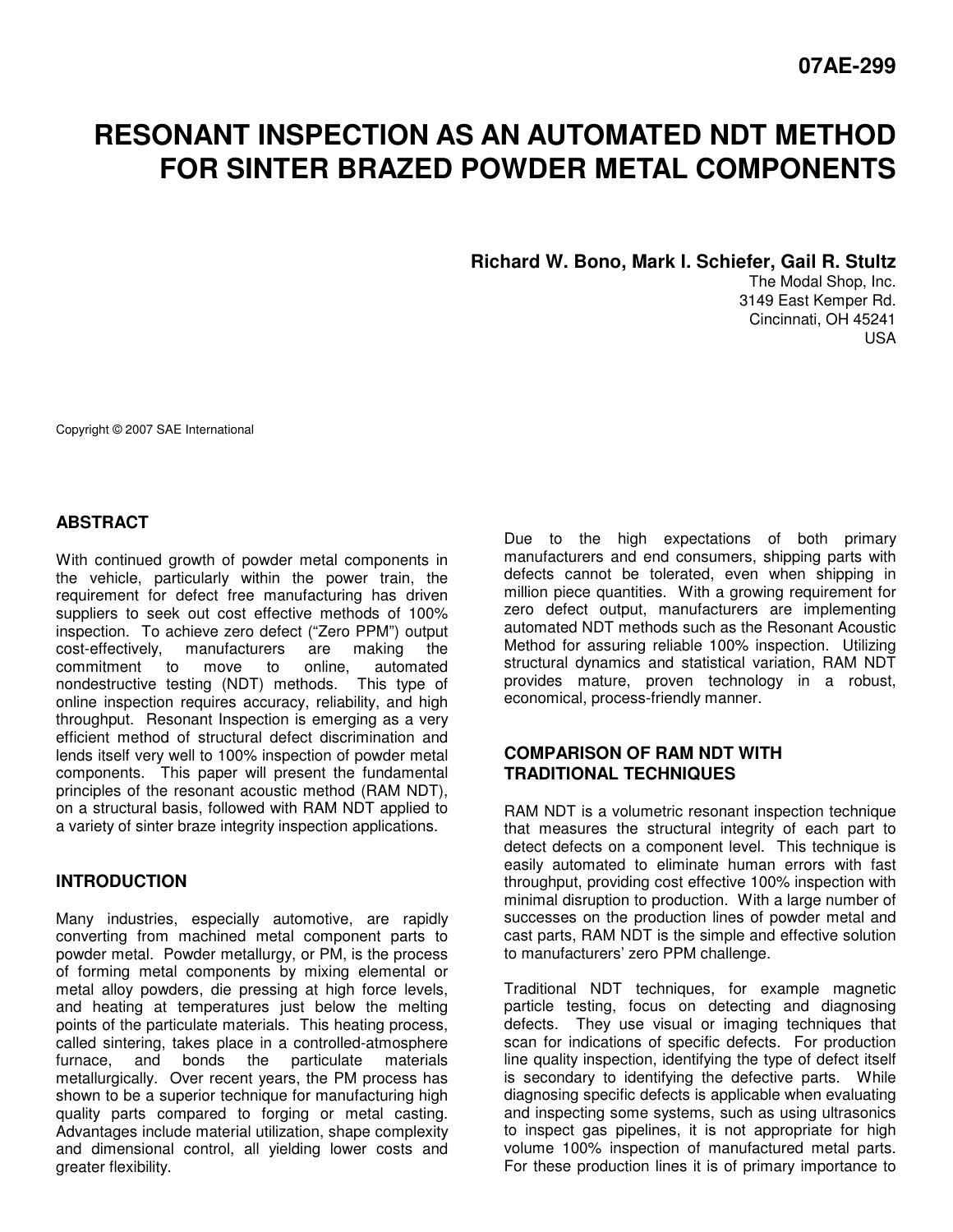detect *if* a part is non-conforming rather than why. Therefore, an end-of-line "go/no go" objective inspection, such as by RAM NDT, is preferred here to a subjective diagnosis, perhaps useful in defect root cause analysis.

Resonant inspection (RI), the general classification of RAM NDT, measures the structural response of a part and evaluates it against the statistical variation from a control set of good parts to screen defects. Its volumetric approach tests the whole part, both for external and internal structural flaws or deviations, providing objective and quantitative results. This structural response is a unique and measurable signature, defined by a component's mechanical resonances. These resonances are a function of part geometry and material properties and are the basis for RI techniques. By measuring the resonances of a part, one determines the structural characteristics of that part in a single test. Typical flaws and defects that can adverse affect the structural characteristics of a part are given in Table 1 for powdered metal, cast and forged applications. Many of the traditional NDT techniques can detect these flaws as well, but often only RI can detect all in a single test, throughout the entire part (including deep sub-surface defects), in an automated and objective fashion.

**Table 1. Typical structural defects commonly detectable by resonant inspection technique for powder metal, cast and forged processes** 

| <b>Powder Metal</b> | <b>Cast</b>     | <b>Forged</b>   |
|---------------------|-----------------|-----------------|
| Cracks              | Cracks          | Cracks          |
| Chips               | Cold shuts      | Double strikes  |
| Voids               | Nodularity      | Porosity        |
| Hardness            | Porosity        | <b>Hardness</b> |
| Inclusions          | <b>Hardness</b> | Inclusions      |
| Heat treatment      | Inclusions      | Heat treatment  |
| Decarb              | Heat treatment  | Quenching       |
| Oxides              | <b>Stresses</b> | Laps            |
| Contaminants        | Contaminants    | Contaminants    |
| Missed ops          | Missed ops      | Missed ops      |

After defective parts have been sorted with RI, complimentary traditional NDT techniques may provide a means for subjective diagnosis on the smaller subset of "rejected" parts. This is useful for determining a defect's root cause and ultimately improving the production processes. The ASME has published standards that detail each of the traditional NDT methodologies.

## **FUNDAMENTALS OF RAM NDT**

All structures have mechanical resonances. A resonance occurs when a structure, due to its natural, structural properties, amplifies energy imparted to it at certain frequencies. The structure itself acts like a speaker, deforming in a certain, specific pattern and radiating acoustic energy. For example, tuning forks or bells will vibrate at very specific frequencies, their natural

frequencies, for long periods of time with just a small tap. The sound that is made is directly due to these natural frequencies. In fact, any noise generated by a structure is done so by vibration, which is simply a pattern of summed sinusoidal deformations. The Resonant Acoustic Method of Nondestructive Testing (RAM NDT) utilizes this structural dynamic behavior to evaluate the integrity and consistency of parts.

For illustrative purposes, consider the single degree-offreedom (SDOF) mass, spring, damper system model in Figure 1. It has one DOF because its state can be determined by one quantity  $(x)$ , the displacement of the mass. The elements of this simplified model are the mass  $(m)$ , stiffness  $(k)$  and damping  $(c)$ . The energy imparted into the system by the excitation force  $(f)$  is stored in the system as kinetic energy of the mass and potential energy of the spring and is dissipated by the damping. The mathematical representation of the SDOF system, which is called its equations of motion, is given in Equation (1) below.

$$
m\ddot{x}(t) + c\dot{x}(t) + kx(t) = f(t)
$$
\n(1)

The solution to the equation of motion produces an eigenvalue problem which yields the undamped natural frequency, see reference [1], as:

$$
\mathbf{\Phi}_n = \sqrt{\frac{k}{m}} \tag{2}
$$

Equation (2) reveals the natural frequencies, or resonances, of a system that are determined by its mass (i.e., volume and density) and stiffness (i.e., Young's modulus and cross-sectional geometry). While equation (2) holds only for an SDOF system, the underlying relationship of mass and stiffness can be generalized for more complex systems. That is, an increase in stiffness will increase the natural frequency and an increase in mass will decrease the natural frequency. For example, consider the strings on a guitar. The larger diameter strings (more mass) produce lower tones than the smaller strings (less mass). Also, a string has a higher pitch when tightened (increased stiffness) than when loosened (decreased stiffness). It is these fundamental properties of the resonances of a system that RAM NDT utilizes to evaluate the integrity and consistency of parts.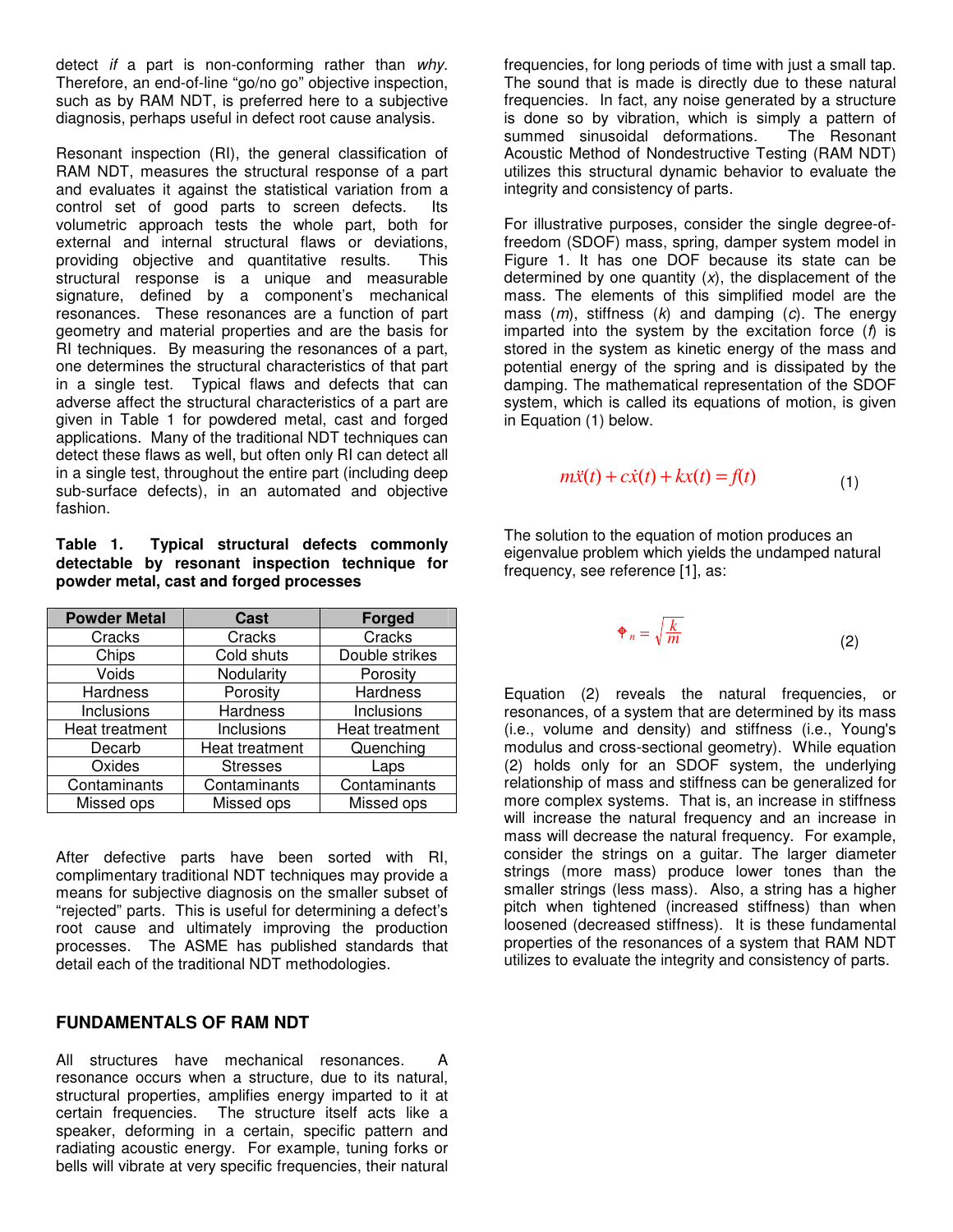

#### **Figure 1. Single Degree of Freedom (SDOF) discrete parameter model**

The natural frequencies are global properties of a given structure and the presence of structural defects causes shifts in these resonances. For example, a crack will change the stiffness in the region near the crack and a variation in density or the presence of porosity will change the mass. A crack defect typically reduces the stiffness in the material, thus decreasing the natural frequency. Similarly, porosity in a cast part reduces mass, thus increasing the natural frequency. These shifts are measurable if the defect is structurally significant with respect to the either the size or location of the flaw within a specific resonance mode shape. With some defects, a shift in resonant frequency can also be noticed audibly, such as a cracked bell that does not ring true.

The Resonant Acoustic Method technique performs resonant inspection by impacting a part and "listening" to its acoustic spectral signature with a microphone. The controlled impact provides broadband input energy to excite the part and the microphone allows for a noncontact measurement of the part's structural response. The part's mechanical resonances amplify the broadband input energy at its specific natural frequencies, indicated as peaks in the frequency spectrum and measured by the microphone above the background noise in the test environment. "Good" parts (structurally sound) have consistent spectral signatures (i.e. the mechanical resonances are the same among part samples) while "bad" parts are different. Deviations in peak frequencies or amplitudes constitute a structurally significant difference that provides a quantitative and objective part rejection. An example of a typical spectrum from 0 to 50 kHz is given in Figure 2.



**Figure 2. Typical acoustic signature, power spectrum to 50 kHz, for a powder metal part, shown as processed by NDT-RAM with criteria ranges (indicated with green "boxes") at seven natural resonant frequencies.** 

Gross defects can often be distinguished directly by the human ear, for example, a "thud" instead of a "ping", but human hearing is subjective and limited to approximately 20 kHz maximum. By analyzing data beyond 20 kHz, to upwards of 50 kHz, much smaller defects can be detected, even across production lots given reasonable<br>process control. Typically, these defects cause Typically, these defects cause frequency shifts as shown in Figure 3. These shifts are a function of how the specific defect affects the mechanical resonance, which is dependent upon the specific defect location with respect to the deformation pattern of the resonance. Fortunately, mechanical resonances are global properties of a structure, and generally a defect will alter at least one resonant frequency. For this reason, it is good practice to set up multiple criteria ranges for analysis.



**Figure 3. Data marked by black circles, show frequency shifts due to structural defect in a part. Note that resonant frequencies in red (defective part) are shifted down in frequency from those in blue (good part). This is typical with a crack defect present in the part.**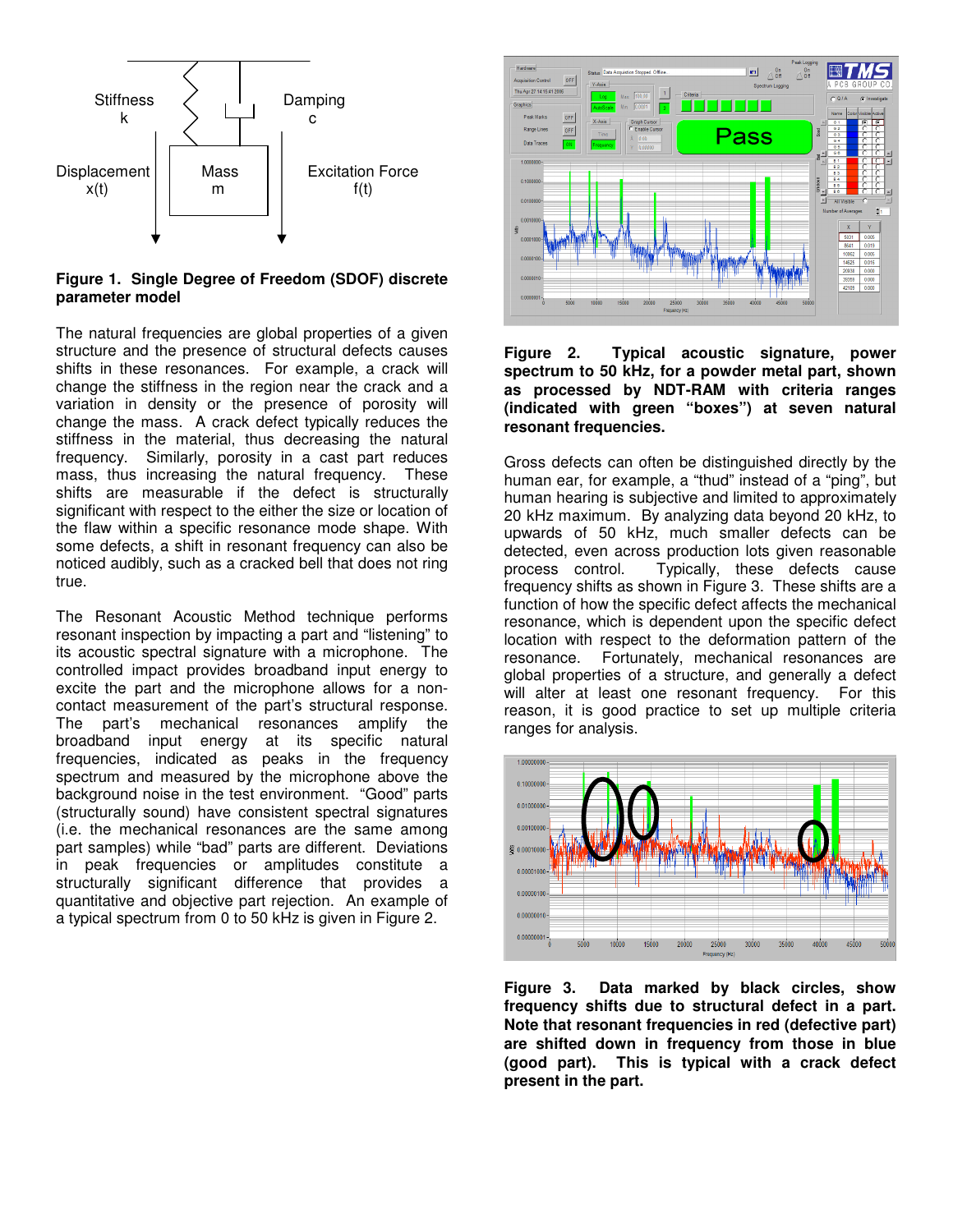## **SINTER BRAZE INTEGRITY APPLICATION CASE STUDY**

Conventional PM, sometimes referred to as press-andsinter, yields parts formed by compacting the metal powder in a single direction. The die forms the compacted shape, referred to as a green part. This shape is limited to definition in the compacting direction so that the green part can be removed from the die without damage.

Sinter brazing is a common joining process used by powdered metal part manufacturers that allows them to produce more complicated parts while still using conventional PM. The technique involves assembling multiple powder metal parts prior to sintering, adding a braze compound and sintering at temperatures above the melting point of the brazing alloy. When processed properly, sinter brazing is very cost effective and produces a very strong joint, see reference [2]. Several examples of brazed powder metal parts are shown in Figure 4 below.



**Figure 4. Examples of sinter brazed powder metal parts, with braze plug locations marked by red circles.** 

Certain defects are common among sinter brazed powder metal parts. These include sub-component misalignment during initial assembly and incomplete braze material infiltration. Inadequate infiltration is typically caused by using an improper braze alloy or damaged braze pellets, for example, a slug with 50% of its material chipped away. Another likely root cause of poor sinter brazing is missing the braze pellet altogether. Other common process variances that can lead to inadequate braze joints include improper furnace settings and dewpoint. Several examples of these defects are shown in Figures 5 and 6 below.



**Figure 5. Gross misalignment defect (indicated by gap within red circle) common with sinter brazed powdered metal parts.** 



#### **Figure 6. Missed braze pellet defect (indicated by the lack of darker discoloration within red circle) common with sinter brazed powdered metal parts**

RAM NDT has repeatedly proven to be effective for inspecting the structural integrity of sinter braze joints. In one such application, presented previously by Byrd and Walker of GKN Sinter Metals, see reference [3], the structural integrity of brazing a powder metal carrier gear assembly is tested using RAM NDT while correlating the results with destructive testing. Criteria templates with several critical resonant frequencies were established from a baseline set of parts. This initial set of parts was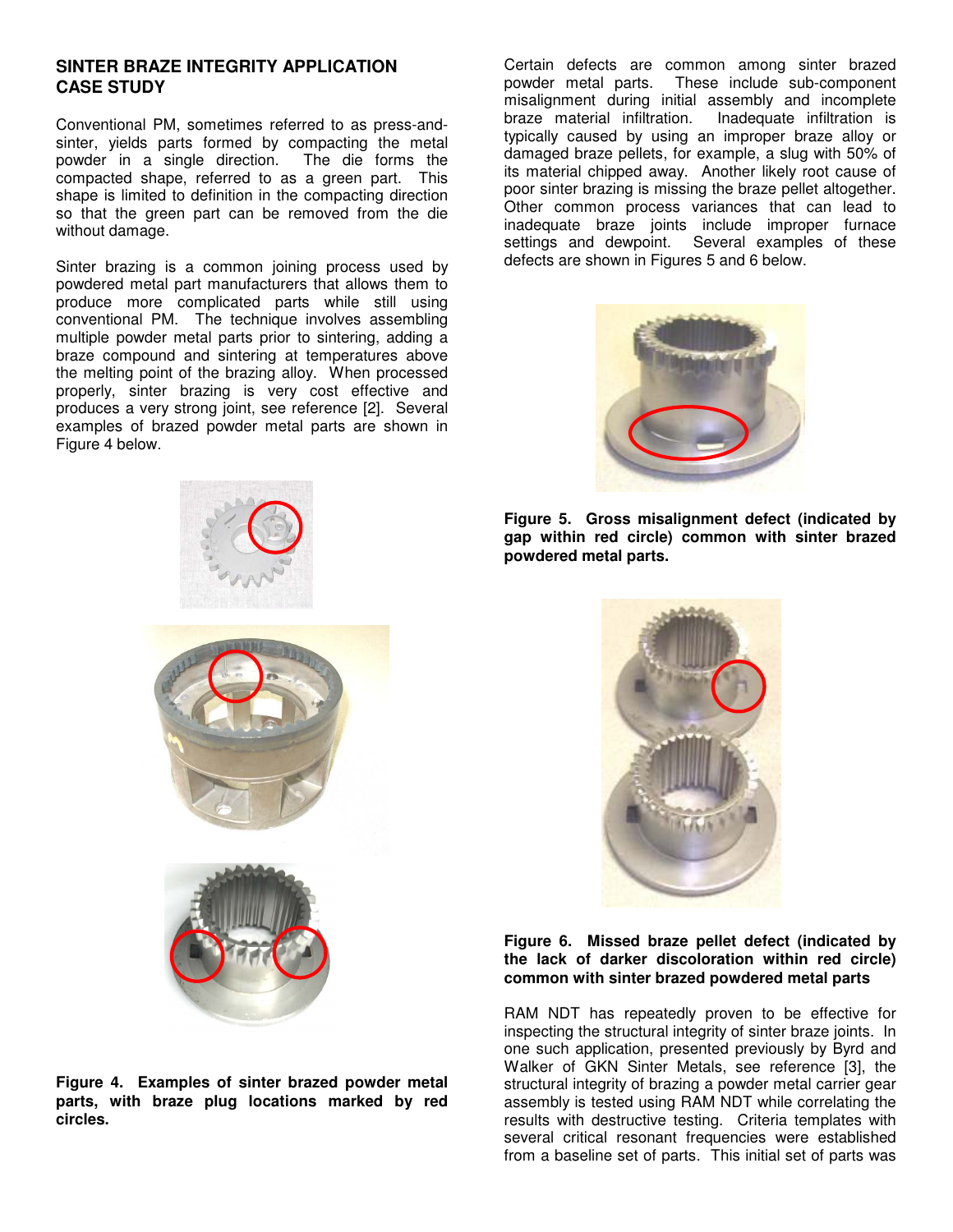inspected with visual examination and microstructural analysis, and included acceptable production process variations in density, lot-to-lot powder, dimensions and sintering effectiveness. Additionally, certain defects were induced during manufacturing which are representative of real world quality issues. These include:

- 1. Carrier assemblies were sintered with either one, two or three of the required four brazing pellets omitted. Without a braze pellet inserted during the manufacturing process, one or more of the braze joints will not braze during sintering.
- 2. Carrier assemblies were sintered with misalignment at the sinter braze joint, reducing the surface area of the effective braze. Typically, this defect occurs due to improper assembly of sub-components or vibration within the sintering furnace.
- 3. Carrier assemblies were sintered using an insufficient amount of brazing material. The surface area of the braze joint determines the mass required for the braze pellet. Braze pellets can crack and chip, significantly reducing the mass of the pellet, leaving an inadequate braze.
- 4. Carrier assemblies were poorly sintered at reduced temperatures, contributing to ineffective brazing. Although these brazes typically flow over the joints' entire surface area, the braze penetration, and thus strength, is poor.

RAM NDT was used to test the resonant frequencies of the carrier assemblies. A destructive tensile test was also completed to evaluate braze joint integrity and strength. Figures 7 and 8 show typical frequency shifts at two of the critical resonant frequencies. Figure 9 shows a diagram of the tensile test on the carrier assembly. In this test, the separation force was measured for a variety of groups of parts, with the induced defects including misalignment, omitted braze pellets, small braze pellets and poor sinter. The results are given in Table 3 below.



**Figure 7. Resonant frequency shift due to insufficient braze mass (i.e. chipped pellet), ~7.5% from approximately 2325 Hz down to 2150 Hz.** 



**Figure 8. Resonant frequency shift due to subcomponent misalignment, ~9% from approximately 5625 Hz down to 5150 Hz.** 



**Figure 9. Schematic of sinter braze carrier assembly tensile test used to gather data presented in Table 3.** 

**Table 3. Correlation of known induced defect to separation force data on a powder metal carrier gear assembly, compiled by Byrd and Walker** 

| <b>Part Characterization</b> | <b>Separation Force,</b> |  |
|------------------------------|--------------------------|--|
| <b>Induced Defect</b>        | Ibs(N)                   |  |
| Good parts                   | 26,118 (116,180)         |  |
| (1) Missing braze pellet     | 13,360 (59,430)          |  |
| (2) Missing braze pellets    | 8,121 (36,124)           |  |
| (3) Missing braze pellets    | 4,288 (19,074)           |  |
| Misaligned sub-components    | 8,129 (36,160)           |  |
| Small braze pellet           | 8,812 (39,198)           |  |
| Poor sinter                  | 5,995 (26,670)           |  |

## **CONCLUSION**

Within each of these groups of parts, certain resonant frequencies shifted to allow accurate and reliable 100% inspection. Typically, these frequency shifts were on the order of 6% - 10% as compared to resonant frequency shifts due to acceptable process variation less than 1%. As a result, it was concluded that RAM NDT can easily and reliably detect poor sinter braze joints and is a far superior technique than subjective visual inspection.